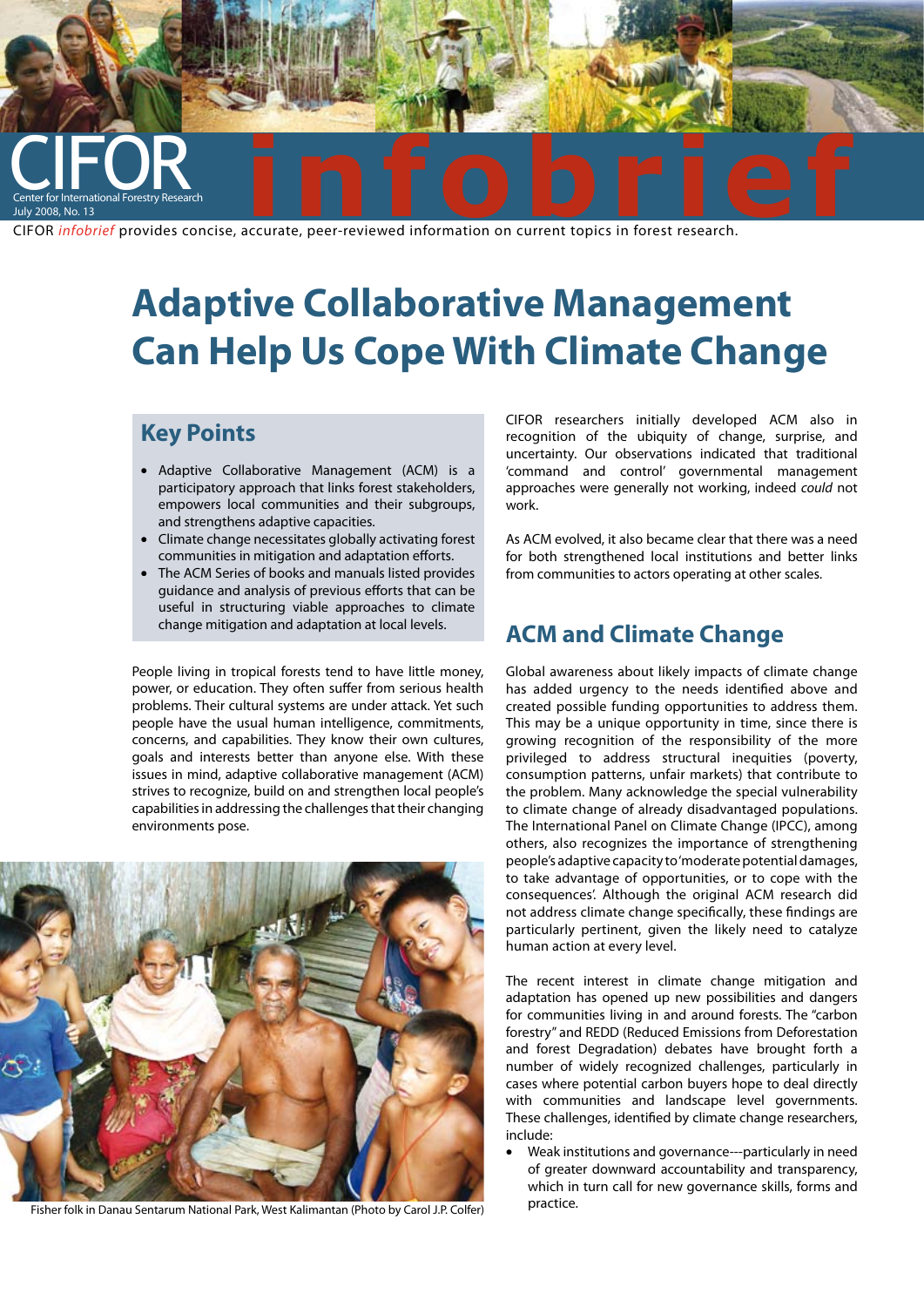- • Problems involving trade-offs among efficiency, effectiveness and fairness---requiring improved communication among stakeholders, the development of negotiation skills among the less powerful, and clearer definition of rights and responsibilities among forest users and abusers.
- Lack of shared visions or harmonized plans among stakeholders---and the related need for consensus building strategies and joint measurement and monitoring mechanisms to assess progress.
- Population pressures---which can best be addressed by inclusive processes that involve community members (particularly women) directly in finding solutions.

ACM addresses these issues through its success at strengthening people's collective action, learning (and rethinking), while emphasizing local initiative and drive. This process-oriented approach provides guidance on how to involve communities in ameliorating and adapting to the predicted changes in our climate.

## **What is Adaptive Collaborative Management?**

CIFOR's ACM activities have evolved over a decade of work in a dozen countries. Box 1 provides CIFOR's original definition, with a 2008 addition. Many other organizations, networks and people have developed similar ideas during this period<sup>1</sup>. These actors and others have also produced useful materials, based on similar premises about the abilities of communities to pro-actively address issues they consider important.

From a philosophical point of view, ACM builds on democratic ideals and concerns for justice and equity, recognizing the importance of power and striving to level playing fields through empowerment processes. It has three themes:

- A horizontal theme in which stakeholders in a particular forest work together toward common goals, addressing and resolving issues of concern for that forest and the people who live in and around it,
- A vertical theme in which local communities and actors at other scales develop effective mechanisms for two-way communication, cooperation and conflict resolution, and
- • An 'iterative' or progressive theme wherein stakeholders learn, over time, about the management of their resources and their communities, in the course of actions evolving out of that growing understanding.

#### **Adaptive Collaborative Management – CIFOR's Original Definition, Plus**

**First version** (2001): Adaptive collaborative management (ACM) is a value-adding approach whereby people who have interests in a forest agree to act together to plan, observe and learn from the implementation of their plans while recognizing that plans often fail to achieve their stated objectives. ACM is characterized by conscious efforts among such groups to communicate, collaborate, negotiate, and seek out opportunities to learn collectively about the impacts of their actions.

**Supplement** (2008): Working with a given group of people requires involving other people acting on other scales---usually at least one level down and one level up (e.g., user groups within a community and district officials above, as in Zimbabwe, Nepal, Indonesia, Philippines). Effective facilitation can act as a catalyst to empower communities to improve their own conditions, both human and environmental.

### **ACM - What are the Results?**

The most general results of interest to policymakers are the strengthened capacities of communities and local governments---capacities that will help populations cope, both with the new opportunities/dangers of mitigation efforts and in adaptation to the other surprises that climate change will foster.

Because activities and goals are developed within and tailored to individual contexts and participants, each site has different results. However, typically improvements can be seen in the following local level skills: situation analysis, planning, coordination, implementation, monitoring, negotiation, conflict management, facilitation, proposal and other kinds of writing, and networking.

We see improvements in people's understanding of the views of other stakeholders, abilities to act collectively and to learn from their mistakes, and to deal effectively with more powerful stakeholders. We also see broader definitions of leadership, as people come to recognize that effective leadership can mean being inclusive, listening, pulling together diverse views, rather than only being directive and decisive.

But ACM successes go beyond the psychological. The following are just a potpourri of concrete examples:

Baru Pelepat (in Jambi, Sumatra) selected a 900 ha area in their traditional territory for a 'customary forest'. Village, district and provincial officials have now recognized it (in a context where the central government normally controls forests); and villagers have agreed, legalized and enforced their management rules. In a nearby village, user group members managed to prevent corruption by their own village headman in negotiations with higher levels of government and an

<sup>&</sup>lt;sup>1</sup> E.g., IUCN's Commission on Environmental, Economic and Social Policy; IDRC; Wageningen University; Mosaic International; an informal, Canada-based ACM network; the Stockholm Resilience Centre, Norm Uphoff and colleagues at Cornell University in the US; Jerry Vanclay at Southern Cross University in Australia, and others. The IUFRO Task Force on Improving the Lives of People in Forests is a co-sponsor of this Info-Brief, and its members likewise contribute to these efforts.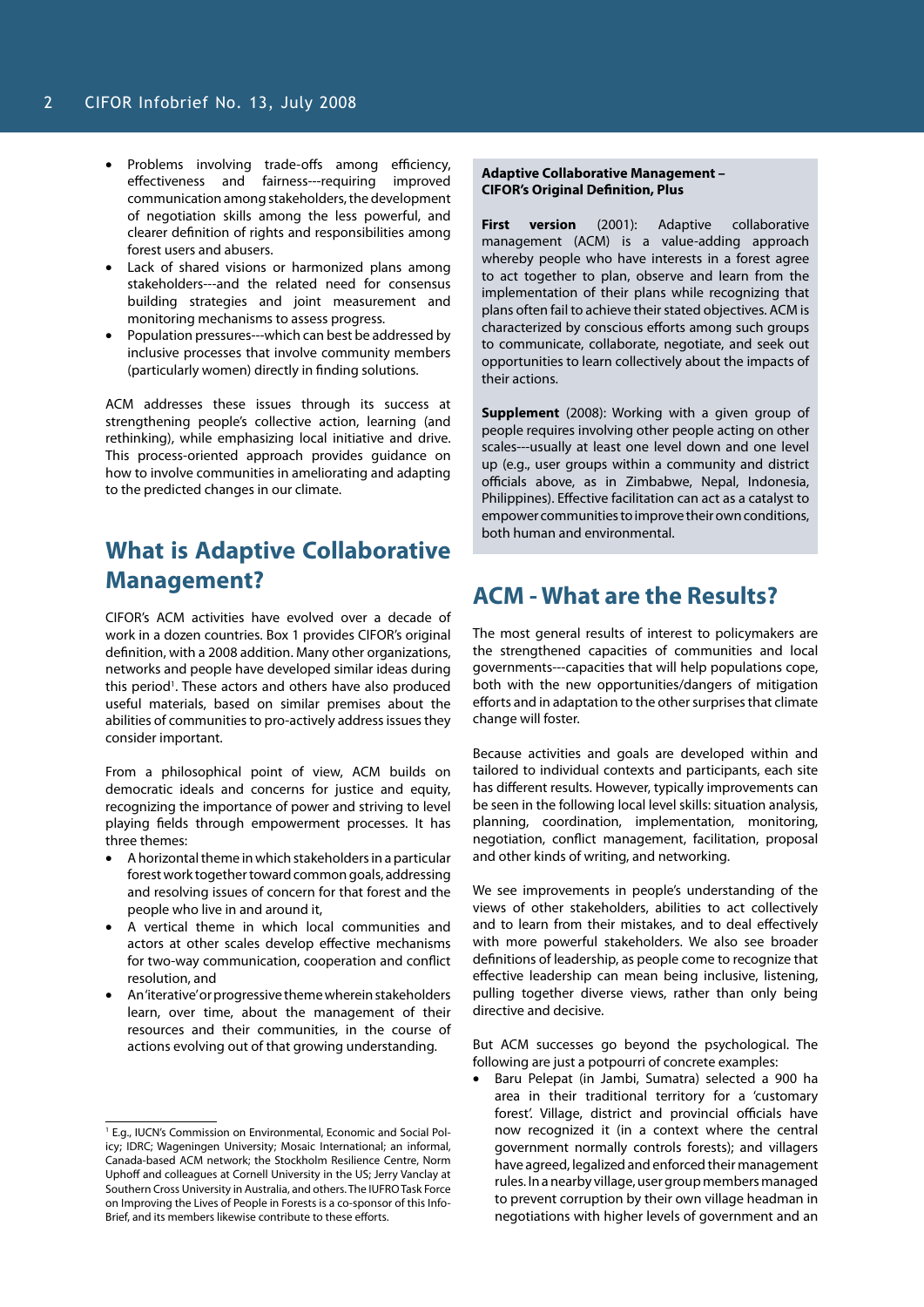oil palm company and negotiate a better deal for their village, reducing the control of large companies and powerful individuals.

- In Nepal, actors at the community, district and national level started interacting and planning together constructively, with regard to forest management and other issues. Out of this effort came the National Policy Learning Group, which has been able to influence national forest policy, incorporating views and experience through multi-stakeholder consultation at various levels (e.g., allowing forest user group formation in the forest rich *terai*).
- In Gokwe, Zimbabwe, a local women's group came together to address their management problems related to broom grass. Using participatory modeling and other ACM-derived methods, they analyzed the situation and, among other things, developed a sustainable method for managing broom grass harvests (a source of supplementary income for poor families), and solved related marketing problems by creating more attractive broom designs and strengthening their own links with district officials.
- In Bolivia, the indigenous community of Cururú developed a timber management plan with help from local NGOs. They created a transparent monitoring system to control wages and other costs as they built a community-owned commercial logging enterprise. This helped them to avoid conflicts related to the sudden influx of cash, and to maintain an enterprise that provides jobs for residents and finances community development projects. The monitoring of logging impacts has also led to increased concern over forest regeneration (especially protecting mahogany for seeds to regenerate this, locally nearly extinct, species).

In addition to these practical field results---most directly useful in the climate change context---the comparative, multi-country research has led researchers in promising directions. These have included a strengthened emphasis on community-district-national linkages and networking as bases for empowerment; cross-site comparisons of social learning, monitoring, and equity-enhancing approaches; a variety of uses for modeling (both participatory and otherwise); and a rich repertoire of decentralization cases around the world.

Many more examples are available in the materials listed on page 4.

### **ACM - How is it done?**

ACM researchers begin with a series of context studies to examine historical and political trends, and initial status of human well being and environmental health. In this and subsequent steps, ethnographic skills help them understand how socio-cultural systems work.

Researchers have usually begun at the community level. A central method in the ACM approach is the process oriented participatory action research (PAR). PAR is a long term, collaborative process in which groups of people act together in iterative cycles of goal setting, analysis, planning, implementing, monitoring, and reassessing progress (See the 'worm', below). This approach requires the skills of a facilitator of such processes. In ACM, this facilitator/researcher also serves as a node, linking groups of people, and, over time, training them in the required skills---to strengthen the sustainability of effort.

Such facilitators/researchers also bring a repertoire of other methods on which they draw, as the information and analysis needs of the participants become clear.

Recent users of the ACM approach have more explicitly involved community, district, and sometimes national level actors (e.g., Bolivia, Indonesia, Nepal, Zimbabwe, and 6 new sites in the CIFOR-ICRAF Landscape Mosaics project) using the same iterative processes. Changing attitudes and approaches among development and research organizations has proved to be an important but slow process.

### **Why do we Need ACM Now?**

There is growing recognition that many efforts to address problems at local levels have in the past been unnecessarily passive, reactive, and/or purely technological. Effectively addressing climate change will require moving forward with more process-oriented approaches that look to the future, acknowledge local capabilities and opportunities, and build analytical and adaptive capacities at several levels.

To activate communities and local governments on the scale needed for these changes, global actors must recognize the need for clear and meaningful response to



The Worm, adapted from Colfer 2005b